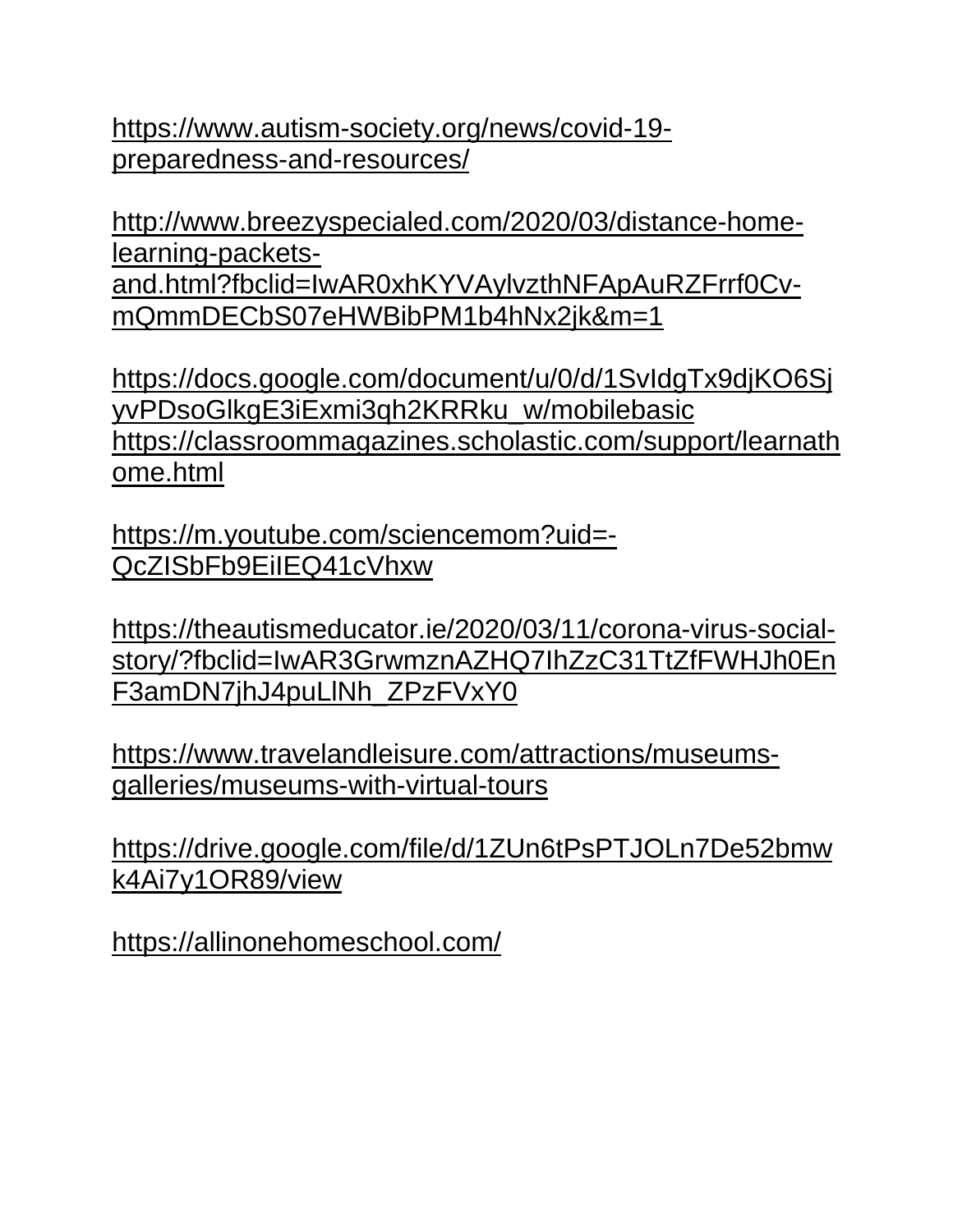[https://people.com/travel/stuck-at-home-these-12-famous](https://people.com/travel/stuck-at-home-these-12-famous-museums-offer-virtual-tours-you-can-take-on-your-%20couch/?utm_source=facebook.com&utm_medium=social&utm_campaign=social-share-%20article&utm_content=20200313&utm_term=7728056)[museums-offer-virtual-tours-you-can-take-on-your](https://people.com/travel/stuck-at-home-these-12-famous-museums-offer-virtual-tours-you-can-take-on-your-%20couch/?utm_source=facebook.com&utm_medium=social&utm_campaign=social-share-%20article&utm_content=20200313&utm_term=7728056)[couch/?utm\\_source=facebook.com&utm\\_medium=social&ut](https://people.com/travel/stuck-at-home-these-12-famous-museums-offer-virtual-tours-you-can-take-on-your-%20couch/?utm_source=facebook.com&utm_medium=social&utm_campaign=social-share-%20article&utm_content=20200313&utm_term=7728056) [m\\_campaign=social-share](https://people.com/travel/stuck-at-home-these-12-famous-museums-offer-virtual-tours-you-can-take-on-your-%20couch/?utm_source=facebook.com&utm_medium=social&utm_campaign=social-share-%20article&utm_content=20200313&utm_term=7728056)[article&utm\\_content=20200313&utm\\_term=7728056](https://people.com/travel/stuck-at-home-these-12-famous-museums-offer-virtual-tours-you-can-take-on-your-%20couch/?utm_source=facebook.com&utm_medium=social&utm_campaign=social-share-%20article&utm_content=20200313&utm_term=7728056)

Teaching Tools for Kids:

• Coronavirus Social Story for Children via Little Puddins: [https://littlepuddins.ie/coronavirus-social](https://littlepuddins.ie/coronavirus-social-)[story/](https://littlepuddins.ie/coronavirus-social-)

• CDC Handwashing Guide for

Families:

[https://www.cdc.gov/handwashing/pdf/family\\_handwashing-](https://www.cdc.gov/handwashing/pdf/family_handwashing-508.pdf)[508.pdf](https://www.cdc.gov/handwashing/pdf/family_handwashing-508.pdf)

Tips for Caregivers:

• What to Do When Your Child on the Autism Spectrum's Routine Is Disrupted by the Coronavirus? [https://themighty.com/2020/03/covid-19-autism-routine](https://themighty.com/2020/03/covid-19-autism-routine-disruption/)[disruption/](https://themighty.com/2020/03/covid-19-autism-routine-disruption/)

• Parent/Caregiver Guide on How to Help Kids and Family Members Cope:

[https://www.nctsn.org/sites/default/files/resources/fact](https://www.nctsn.org/sites/default/files/resources/fact-sheet/outbreak_factsheet_1.pdf)[sheet/outbreak\\_factsheet\\_1.pdf](https://www.nctsn.org/sites/default/files/resources/fact-sheet/outbreak_factsheet_1.pdf)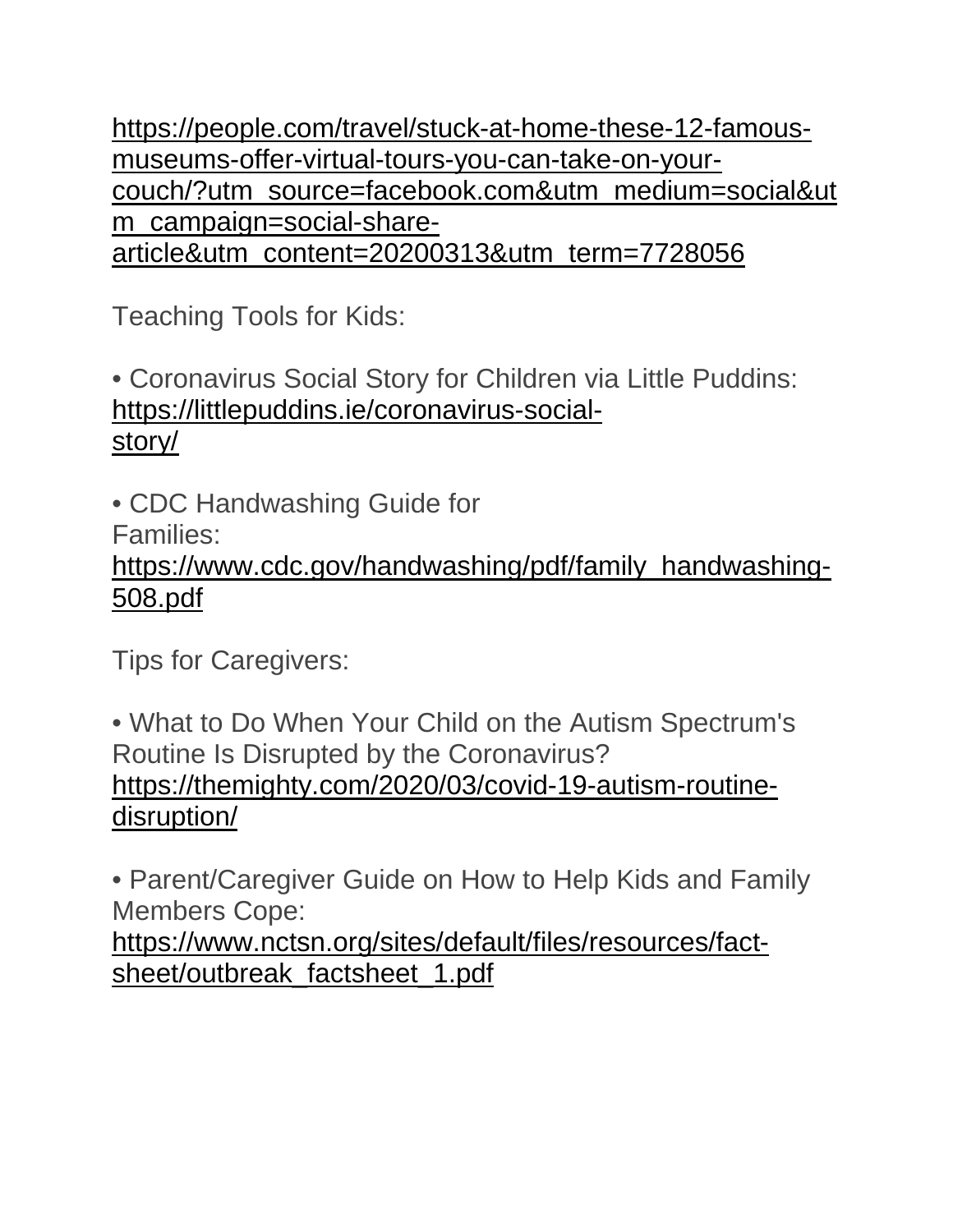• How to Explain a Global Health Crisis to Children with Autism:

[https://www.psychologytoday.com/us/blog/neuroscience-in](https://www.psychologytoday.com/us/blog/neuroscience-in-translation/202003/how-%20explain-global-health-crisis-children-autism)translation/202003/how- [explain-global-health-crisis](https://www.psychologytoday.com/us/blog/neuroscience-in-translation/202003/how-%20explain-global-health-crisis-children-autism)[children-autism](https://www.psychologytoday.com/us/blog/neuroscience-in-translation/202003/how-%20explain-global-health-crisis-children-autism)

• Local Resources: [https://www.yellowpagesforkids.com](https://www.yellowpagesforkids.com/)

How to Practice Social Distancing: • Article: What is Social Distancing? [https://themighty.com/2020/03/covid-19-what-is-social](https://themighty.com/2020/03/covid-19-what-is-social-%20distancing)[distancing](https://themighty.com/2020/03/covid-19-what-is-social-%20distancing)

• Social Distancing Tips: The Centers for Disease Control and Prevention (CDC) currently recommends keeping 6 to 10 feet between yourself and others as much as possible. Many states have banned large gatherings of more than 250 people. Even if you're in a small group, experts recommend keeping at least 6 feet between people and practicing good hygiene, especially washing your hands often. The CDC also recommends:

- Cancel travel plans
- Stay home when you are sick
- Limit your movement within and outside your community
- Reduce your number of visitors
- Work from home if possible
- Transition meetings and gatherings online
- Try to visit grocery stores and other public establishments at less-crowded times
- Additional Articles:
- Which Face Masks Prevent Against Coronavirus?
- How Is the New Coronavirus Treated?